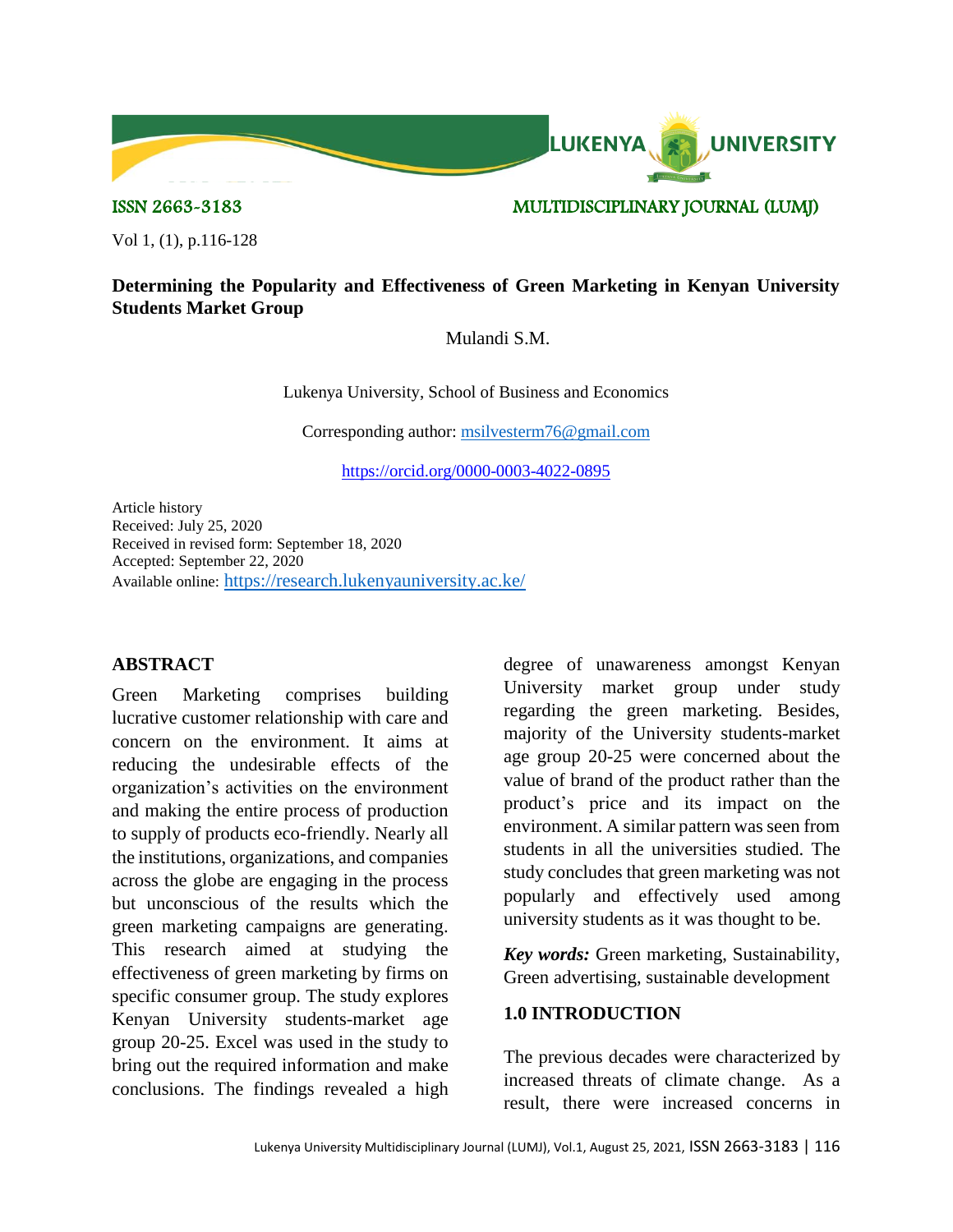relation to degradation of the environment, and misuse of natural resources globally (Han & Hwang, 2017). In response to these augmenting concerns, companies increasingly resolved to incorporate "greenpractices" into their businesses and advertising efforts.

Amongst such efforts, green marketing or advertising has stimulated the promotion of environmental sustainability for regulators, consumers, educators, NGOs, and other stakeholders. It has quickly expanded across numerous industries. This was evident in the United States of America where the consumers started to pay more and closer attention to the ecological impacts of their actions, (Leonidou et. al., 2011). In a report by the International Trade Centre of 2017, 88% of the Americans affirmed that it is important to take care of the earth and, besides, 52% suggested that the government should be responsible for the protection of the environment.

These sentiments served to encourage businesses and corporations to use green marketing. The most effective highly ranked method of communicating green messages to consumers was found to be green advertising (Atkinson and Kim, 2015). Consequently, green marketing has been growing exponentially during the past 15 years. TerreChoice (2009), indicated that green advertising characterized over 10 percent of all the advertisements in the US in 2009 which had tripled amid 2006 and 2008. Therefore, green advertising has played an essential role in the promotion of the environmental image of companies and corporations besides the eco-friendly attributes of their commodities (Leonidou et al., 2011).

The market for sustainable commodities has constantly grown in parallel to the rise in ecological problems globally (Wang, Kirillova, and Lehto 2017). Consequently, green practices have become increasingly common in the marketing field. Amongst the practices, green marketing is often used to bridge the gap between pro-environmental attitudes among consumers and their proenvironmental intentions and behaviors according to Wang et. al., (2017). However, green marketing's effectiveness and popularity to that end varies depending on the use of specific marketing tactics. Green marketing as one of the green innovations which has fostered numerous opportunities in the business environment today is faced with a major challenge in Kenya and the rest of the world. There is lack of standard or public consensus about what constitutes "green". The lack of consensus by consumers, activists, regulators, marketers, and other influential people has slowed the growth of green products in Kenya and the rest of the world. This is because companies are often reluctant to promote their green attributes and thus consumers are often skeptical about the claims.

Although researchers have explored how the accessibility of green commodities impacts consumer behavior, research investigative of the ways to promote the commodies remains limited (Dahl et. al., 2016). Despite the growth in the number of green products, green marketing is on the decline as the primary sales pitch for products. To market effectively, green businesses need to market to three different audiences; Deep Green, Lazy Green, and Non-Green and the ideas must be approached differently. This is because each will have different trigger points that would move customers to buy.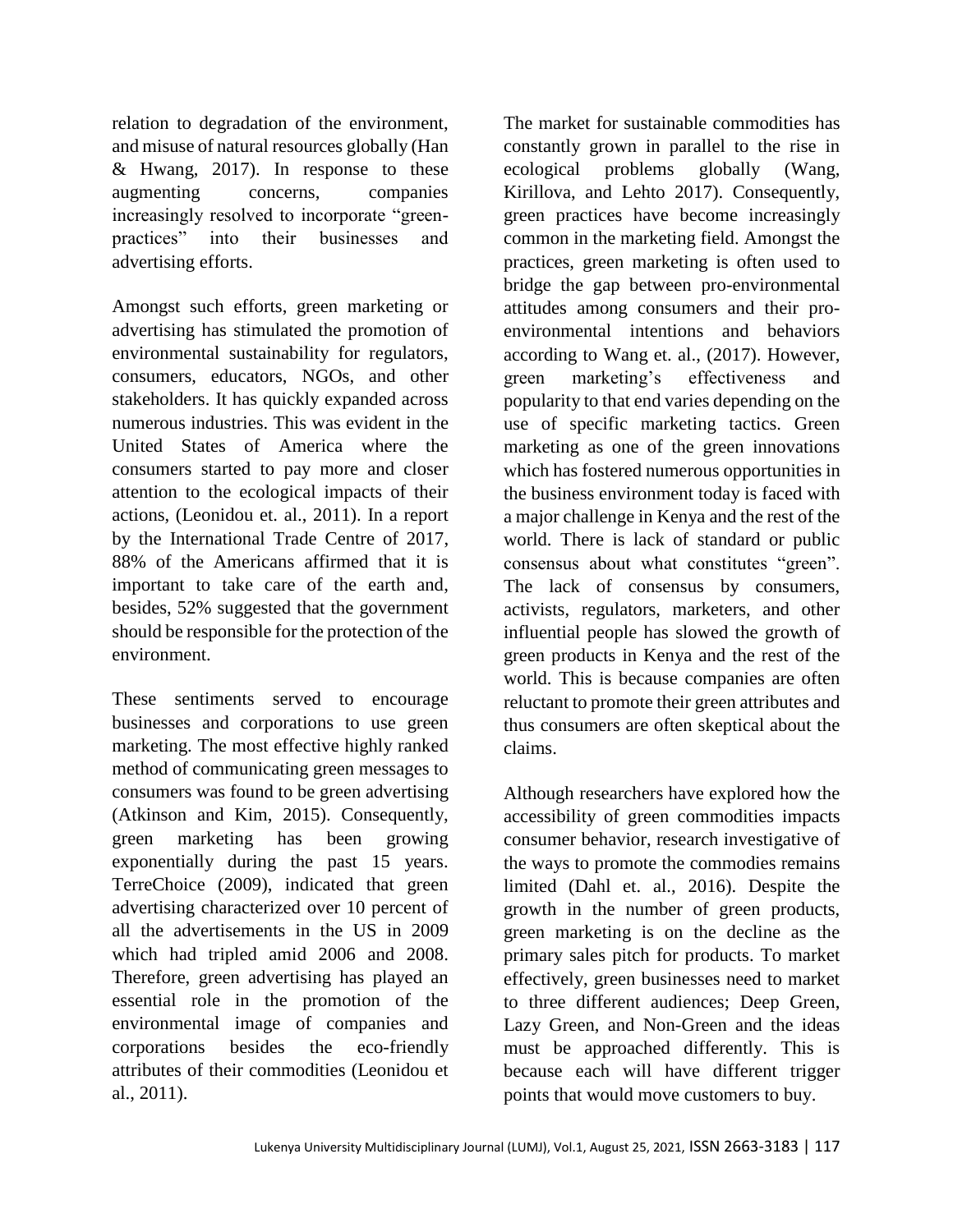## **Statement of the Problem**

In recent decades, marketing researchers have progressively concentrated on studying sustainable and pro-social ecologically friendly behaviors (Mick, 2006), frequently in response to the challenge of encouraging consumers to behave in sustainable ways (Luch et. al., 2010). There exists a gap in the study of green marketing in Kenya and especially in measurement of the effectiveness and awareness of green marketing and green products in the country's population respectively. As a result of the deficit of information relating to effectiveness of green marketing in Kenyan markets this paper sought to establish the popularity and the effectiveness of green marketing in the Kenyan market compared to other markets in the globe. The research studied Kenyan universities students market group.

## **Research objectives**

The following research questions guided the research to determine the popularity and effectiveness of green marketing in the Kenyan Market: (i) what percentage of the Kenyan Population can be identified as True Green or Light Green? (ii) What percentage of the Kenyan Population is willing to pay more for ecologically compatible products? (iii) What factors determined whether a new idea will be adopted or not adopted including the idealism of the shift towards "green"?

## 2.0 LITERATURE REVIEW

## 2.1 Global Sustainability

According to Mangari et. al. (2016), the current unprecedented population growth and the consequent burden on food, energy, and natural resources has mirrored the

complexity of the global economy. Environmental stability has significantly been affected by the increased consumption and nearly every consumer is conscious of his/her collective impact on the planet (Han and Yoon, 2015). According to Goodland (1995), sustainability was found to impact on the expansion of human welfare through preservation of natural resources. For example, the sources of raw materials used for human needs and wants are not depleted, to prevent harm to humans. Response to consumer's awareness, initiatives that promote sustainability and ecological protection is receiving considerable attention and is shaping corporate, consumer, and personal behaviors (Jones et. al., 2016). Consumers and organizations alike are seeking to address the ultimate sustainabilityrelated challenge that face current firms: striking a balance between maintaining the wellbeing of the ecosystem and fulfilling the needs of consumers and economic growth (Lozano 2015).

A worldwide paradigm shift in economic development has progressively underwritten the conception of sustainability as the interest in reducing the use of resources has increased tremendously in the  $21<sup>st</sup>$  century (Stone and Stone, 2011). In the late  $20<sup>th</sup>$  century, sustainability was introduced and since then it has paved way for emergence of the idealism in sustainable development. Idealism is a concept that is officially recognized in the World Conservation Strategy according to the International Union for the Conservation of Nature and Natural Resources (1980). Generally, sustainability has taken a holistic viewpoint of the environment, cultural, and social wellbeing of the local economies while assessing the success of development; which includes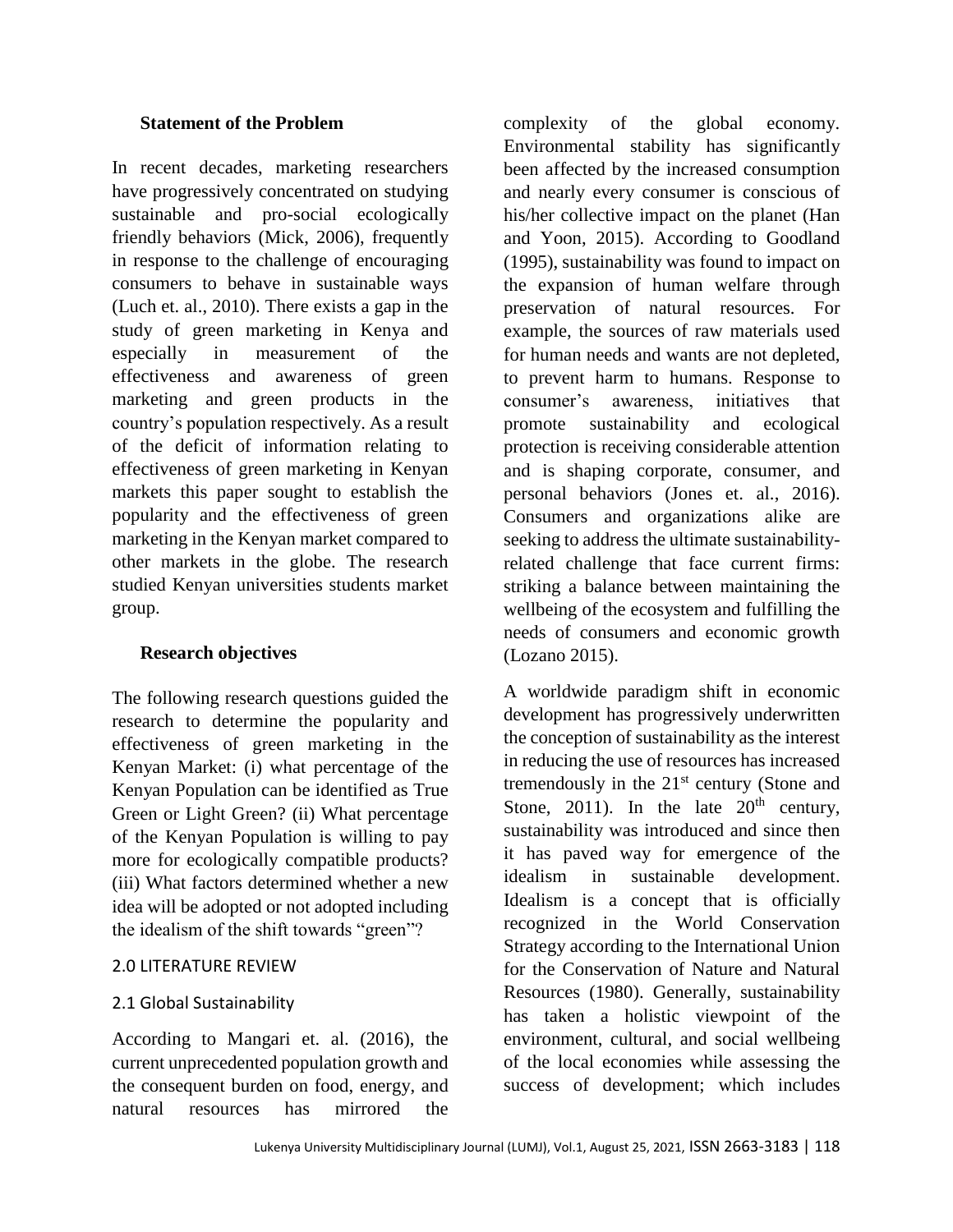development in the business world (Aronson, 2000).

With the 1987 Brundland Report that was officially titled "*Our Common Future*" which was seeking to establish a new era of sustainability, considering conservational issues, global debate on sustainability has, encountered a watershed moment (United Nations Commission on Sustainable Development, 2007). The United Nations and the World Commission on Environment and Development, (1987) has defined sustainable development as social and economic growth that is able to meet the current needs without becoming unable to meet future needs. The report has paid exceptional attention to the responsible harvesting of marine and forest resources and has encouraged development that would not deplete the natural resources.

Following the publication of the report the United Nations organized summits and meetings aimed at promoting the sustainability of all key industries (Milne and Grey, 2013). Several of the meetings focused on particular industries such as the tourism industry and the transport industry as the prime sectors for more sustainable globalized development according to Barkemeyer et. al., (2014). In Rio de Janeiro United Nations Conference on Environment and Development in 1992, the United Nations Commission on Sustainable Development was formed to continue the work started by the Brundland Commission. The Rio summit anchored the Agenda of the 21 Global Action Plan that delivered a framework for attaining sustainable development (Mowforth and Munt, 2009).

Industry and academic professional have reframed the sustainability concept to make sense at the corporate level. Particularly, they

emphasize that internal, besides, external stakeholders should be accountable for ensuring sustainability in political, social, economic, and cultural environments (Dyllick nd Hockerts, 2002). With this viewpoint, therefore, corporate sustainability refers to the level of corporate ability of business activities to conserve the environment while at the same time improving the standards of living for the people both inside and outside a certain company (van Marrewijik 2003). With this goal in mind, strategies to attain the corporate sustainability have emerged in education, business and economic agenda and have become significant guidelines as companies and institutions increasingly seek to integrate sustainability as a primary source of long-run competitive advantage (Jones et. al. 2016). Several institutions and companies are emphasizing sustainability-oriented efforts as a way of differentiating themselves from competitors and to reinforce their brand and corporate reputations (Jones et. al. 2016). Subsequently, the concept of sustainable firms reflects the increasing trend among stakeholders to evaluate the performance of an organization regarding not only economic prosperity but also the organization's contribution to environmental quality and social justice (Elkington, 2014).

# Green Marketing and Advertising

As worldwide sustainability and interest in change of climate increase, corporations encounter the challenge of integrating environmental issues into their business strategies as indicated by Nidumolu et. al., (2009). Once a company has achieved this, the company must ensure it conveys it to the consumer. Subsequently, environmental and green marketing strategies now rank among the frequently discussed topics in academic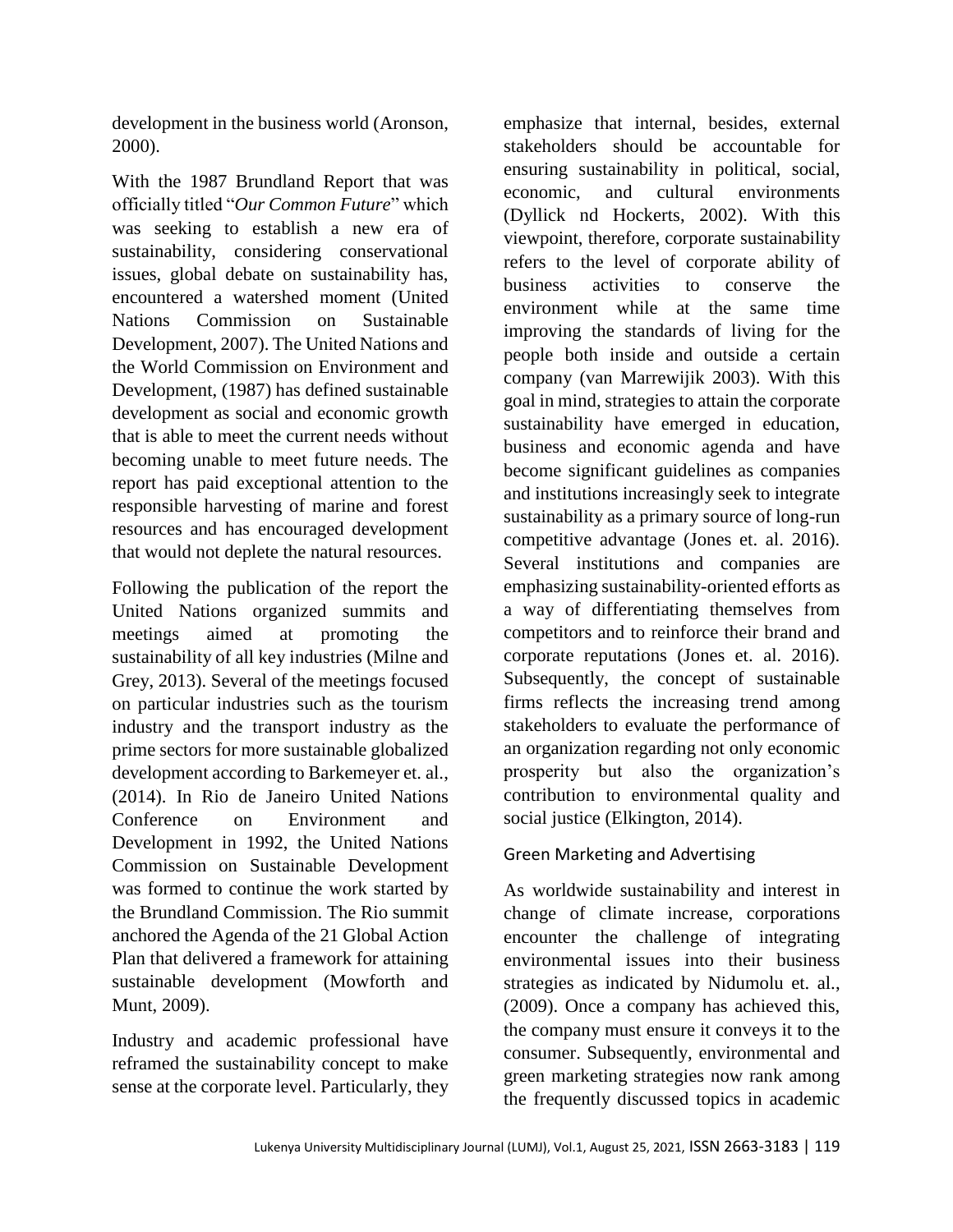research on advertising (Hartmann et. al., 2015). The green marketing concept has significantly evolved and has even sparked significant social movement. Peattie, (1999), described green marketing as a holistic management process that seeks to identify, predict, and meet goals profitably while constantly addressing the needs of consumers and society.

Globally, companies and organizations have considered environmental issues as part of their business strategies while accounting to government regulations and other forces (Do Paco et. al., 2009). Such a consideration has responded to the heightened sense of accountability among consumers and the increasing tendency to make environmentally friendly purchases (Haanpaa, 2007). Ghosh, (2011), argued that effective marketing for green products can, however, appeal to consumers by applying good marketing principles. Green marketing messages universally address at least an environmental issue of interest to consumers besides the needs of the environment (Gheorghiu et. al. 2013).

## **3.0 METHODOLOGY**

A survey method was deemed fit for the study given the constraints during the period of the research. A random sample of 80 university students from 10 randomly selected Universities in Kenya took part in the study. The sample was representative of the target population by considering various population charateristics to eliminate bias. Therefore, the findings of this research could be generalized for the entire population.

The study employed structured questionnaires to collect data from the respondents. The questionnaires were sent to the selected individuals via WhatsApp. Primary data collected by questionnaires was sorted, organized, analyzed, and presented using Microsoft Excel. Percentages, visual presentations, and descriptive statistics were computed and conclusions drawn from the analyzed data. The study was carried out with the following objectives in mind:

- i. To determine whether Kenyan university students were environmentally aware, and whether green marketing affects the buying behavior of the consumers.
- ii. To investigate whether Kenyan university students were conscious of the green marketing.
- iii. To examine whether the environmental efforts of companies convert into sales, and if not, what steps should be taken to make sure the efforts convert into sales.

#### DATA ANALYSIS and FINDINGS

The data that was collected during the study was analyzed using Excel. The results are presented in this section.



Demographic Profile of Respondents

*Figure 1: Demographic Profile of Respondents*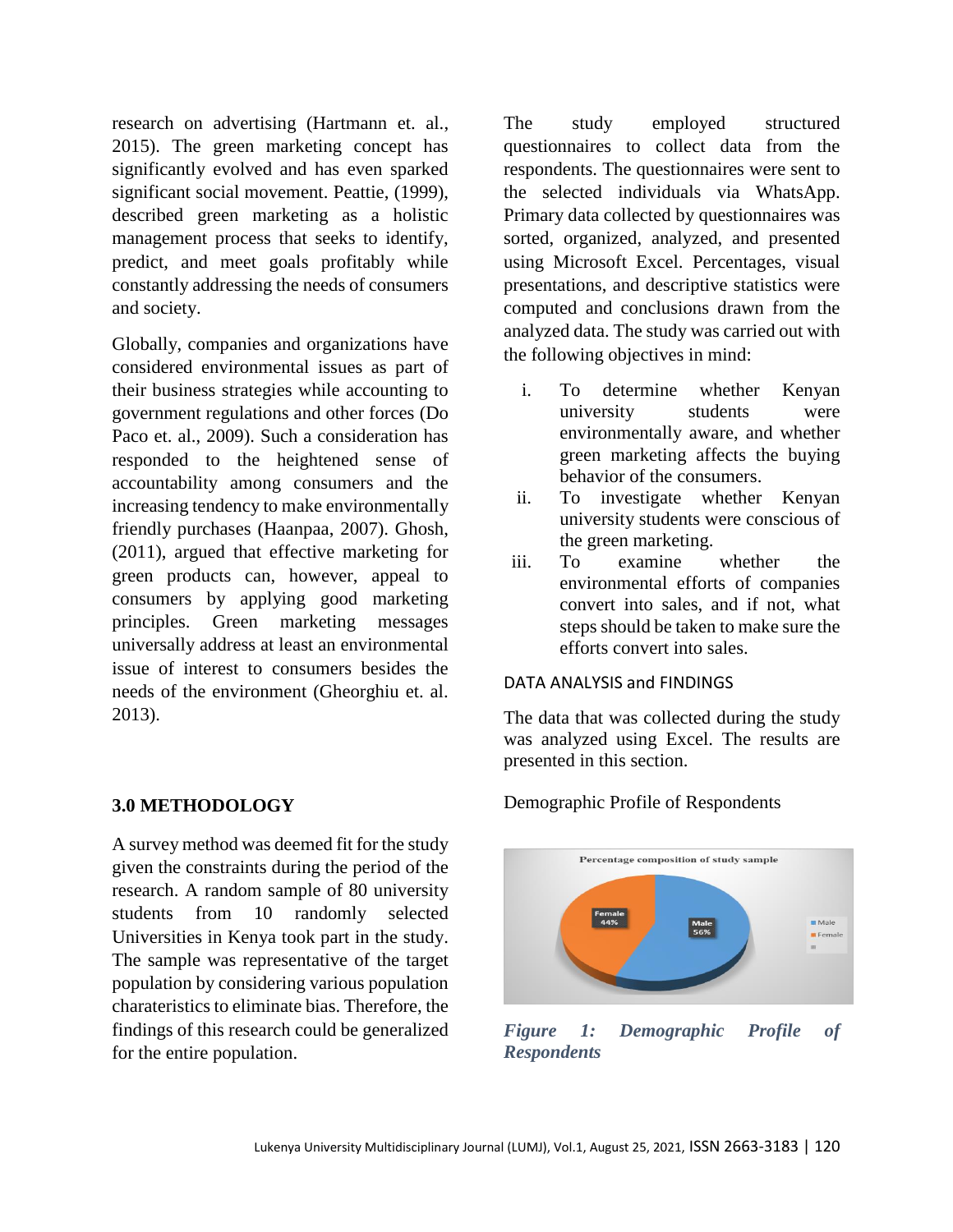Figure 2 above shows that 56% of the respondents in the study were male while 44% were female. A similar study conducted in India had 67.5% male respondents and 32.5% female respondents.

### Geographical Profile of Respondents

#### *Table 1*

*Distribution of Respondents with respect to University and Gender composition*

| <b>University</b> | <b>Number</b> | <b>Male</b> | Female |
|-------------------|---------------|-------------|--------|
|                   | оf            |             |        |
|                   | students      |             |        |
| Lukenya           | 8             | 62.50%      | 37.50% |
| <b>SEKU</b>       | 8             | 50%         | 50%    |
| <b>Machakos</b>   | 8             | 75%         | 25%    |
| Garissa           | 8             | 62.50%      | 37.50% |
| Nairobi           | 8             | 50%         | 50%    |
| Strathmore        | 8             | 37.70%      | 62.50% |
| Nairobi           | 8             | 62.50%      | 37.50% |
| <b>JOOUST</b>     | 8             | 75%         | 25%    |
| KU                | 8             | 37.50%      | 62.50% |
| Chuka             | 8             | 50%         | 50%    |
|                   |               | 56.25%      | 43.75% |

Table 2 shows the distribution of male and female respondents from the 10 Kenyan universities studied. In South Eastern Kenya University (SEKU), University of Nairobi and Chuka University, there were 50% male and female respondents. The institutions included both private (Not owned by the government) and public universities (Government owned). Generally, these were students from different cultural background and counties.

Order of Priority of Factors while purchasing of goods



*Figure 2: Order of Priority of Factors while purchasing of goods*

The respondents were asked, which factor they considered as first priority while making purchases of any product. The factors were listed as Price, Brand, Eco-friendliness, and Ease of Access. Figure 3 shows that approximately 79% of the university students did not consider the ecological friendliness of the product as a first priority in their purchases. In this study, most of the students considered brand (39%) as the top decision factor for their purchases. Only a small proportion (21%) considered environmental sustainability. A similar study in India established that 75% of young adult university students in did not consider environment friendliness of products while deciding on purchases. The same study revealed that 45% of the students considered brand as the first decision factor of their purchases while 37.5% considered price. This research agrees with the findings of the study that only a small proportion of university students consider environmental factors to their purchasing decision.

#### Use of Green Products in Life

The respondents were asked the question, "Do you use green products in your daily life?" The options for the responses were, Yes, No and I don't know. The results of the responses are shown in Figure 4.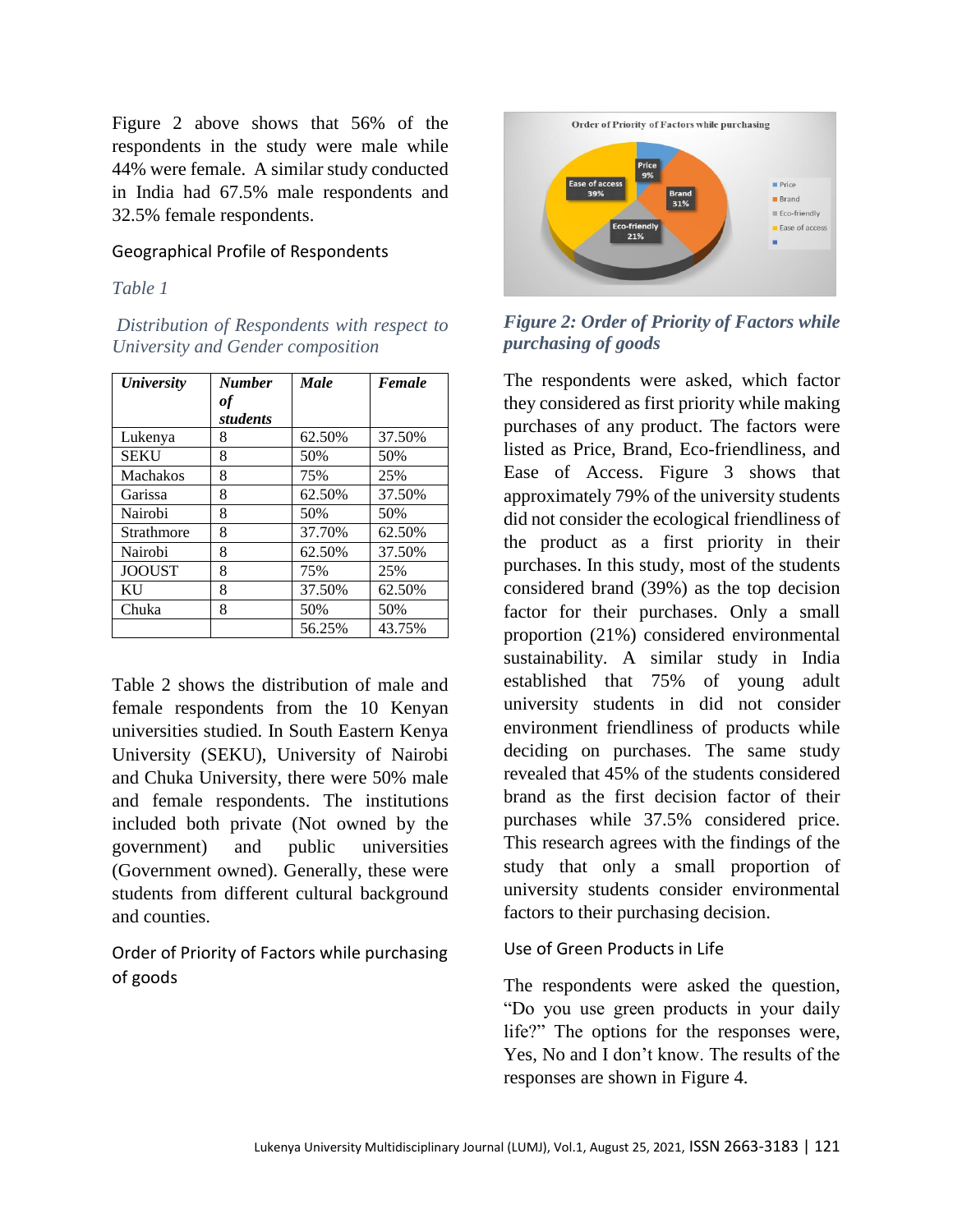

# *Figure 3: Daily Use of Green Products*

From these statistics it is revealed that more than half (58.75%) of the respondents were unaware if they use green products in their daily life or not. This was found to be consistent with earlier research of comparative population in India that concluded that 52.5% of respondents was unaware of their daily use of green products.

## **4.0 Preference of Eco-friendly Products**

The respondents were asked if given a choice between an environmentally friendly product and a non-environmentally friendly product, which one they would buy. While responding to the question, the respondents were asked to assume that the eco-friendly product was more expensive compared to the non-ecofriendly product. The pie chart below illustrates the results of the responses.





Figure 5 reveals that given an opportunity to buy the products, 64% of the population would buy the environmentally friendly goods despite the price. 36% of the respondents would buy the non-eco-friendly products if they are cheaper compared to the eco-friendly one. This showed that a higher number of the respondents was willing to buy the eco-friendly goods despite irrespective of the price compared to non-eco-friendly products. A study carried out in America revealed that Americans were willing to pay 5-10% more for ecologically friendly products in 1989. By 1991, the ecologically conscious individuals were willing to pay 15- 20 percent more for green products. Currently, 33.33% of Americans say that they would pay a little more for green products.

## Green Marketing Awareness

The respondents were asked whether they were aware of the concept of green marketing. The responses were stated as Not Fully Aware, Fully Aware, and Not Aware. The results are shown in Figure 6.



## *Figure 5: Green Marketing Awareness*

Approximately three quarters (77%) of the surveyed population is not fully aware of green marketing. The population has just an idea about it. It is known that incomplete and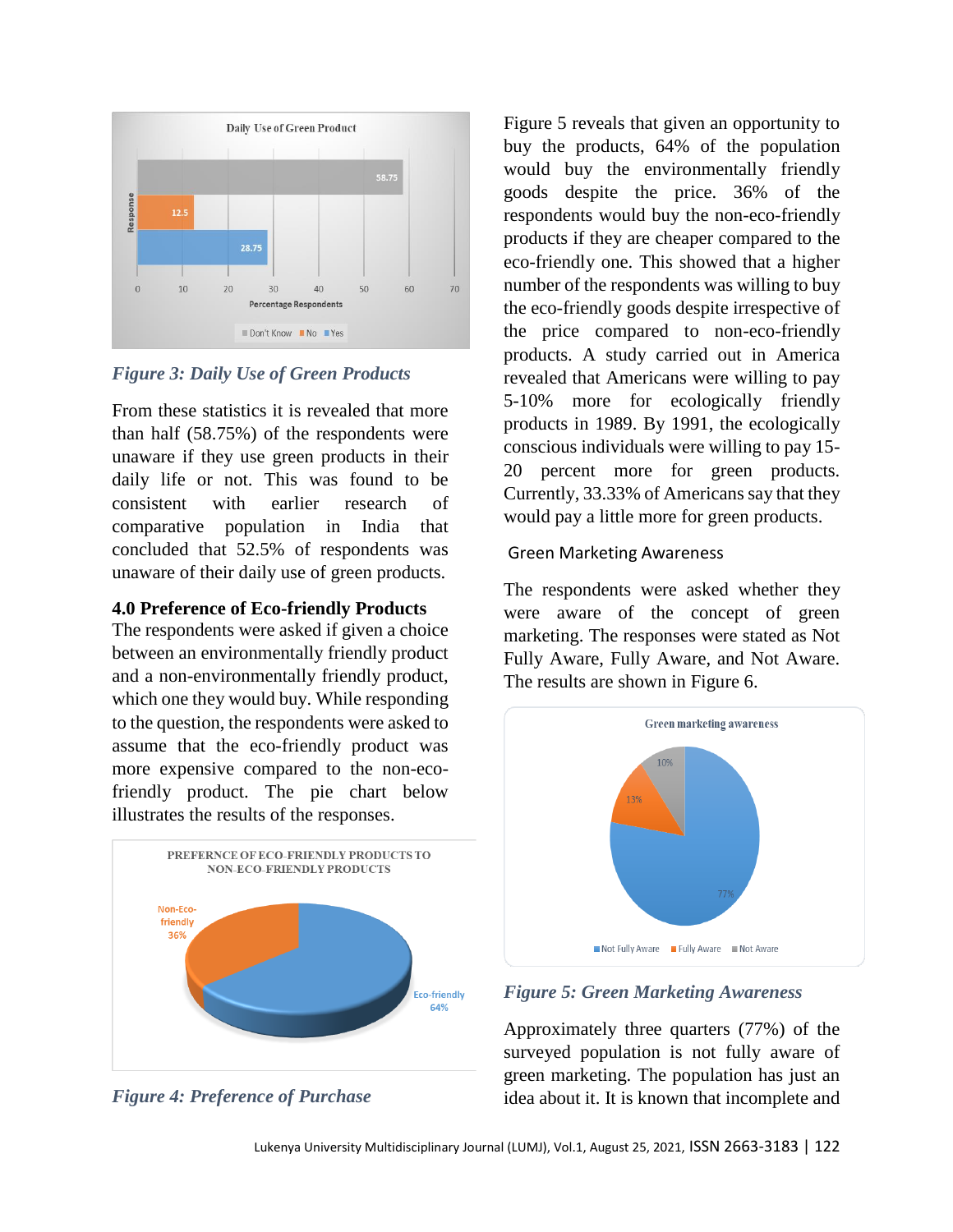insufficient information leads to a lot of questions in mind which will ultimately prevent the consumer from purchasing green products. According to Mintel, a market researcher, around 12% of United States population is identified as True Greens. These are consumers who are fully aware and seek out and frequently buy green products. Another 68% is categorized as Light Greens, consumers who are fully aware of green products and buy them sometimes.

Awareness on Companies involved in Green marketing



*Figure 6: Awareness on Companies involved in Green Marketing*

Figure 7 displays that above half of the surveyed population is not aware about the companies involved in green marketing. Most of the population uses quite a number of products from morning to night but the populations are highly unaware of the being eco-friendly or not.

Awareness on Benefits of Green Products



*Figure 7: Benefits of Green Marketing*

Figure 8 reveals a very high degree of unawareness amongst the university students about the benefits of ecological marketing. Majority of the target population have a perception that green product just involves only recycling waste or old goods and using them and taking care of environment. However, it has been observed that marketing is a very huge concept much beyond the above mentioned notions. More than 60% of the population is not fully aware of the benefits of green products.

# Effect of Green Marketing on Purchasing Behavior

The respondents were asked the question, "Is your purchase behavior affected by green marketing campaign?" The responses were categories as Yes, No, Can't say, and May be. The pie chart below illustrates the outcome.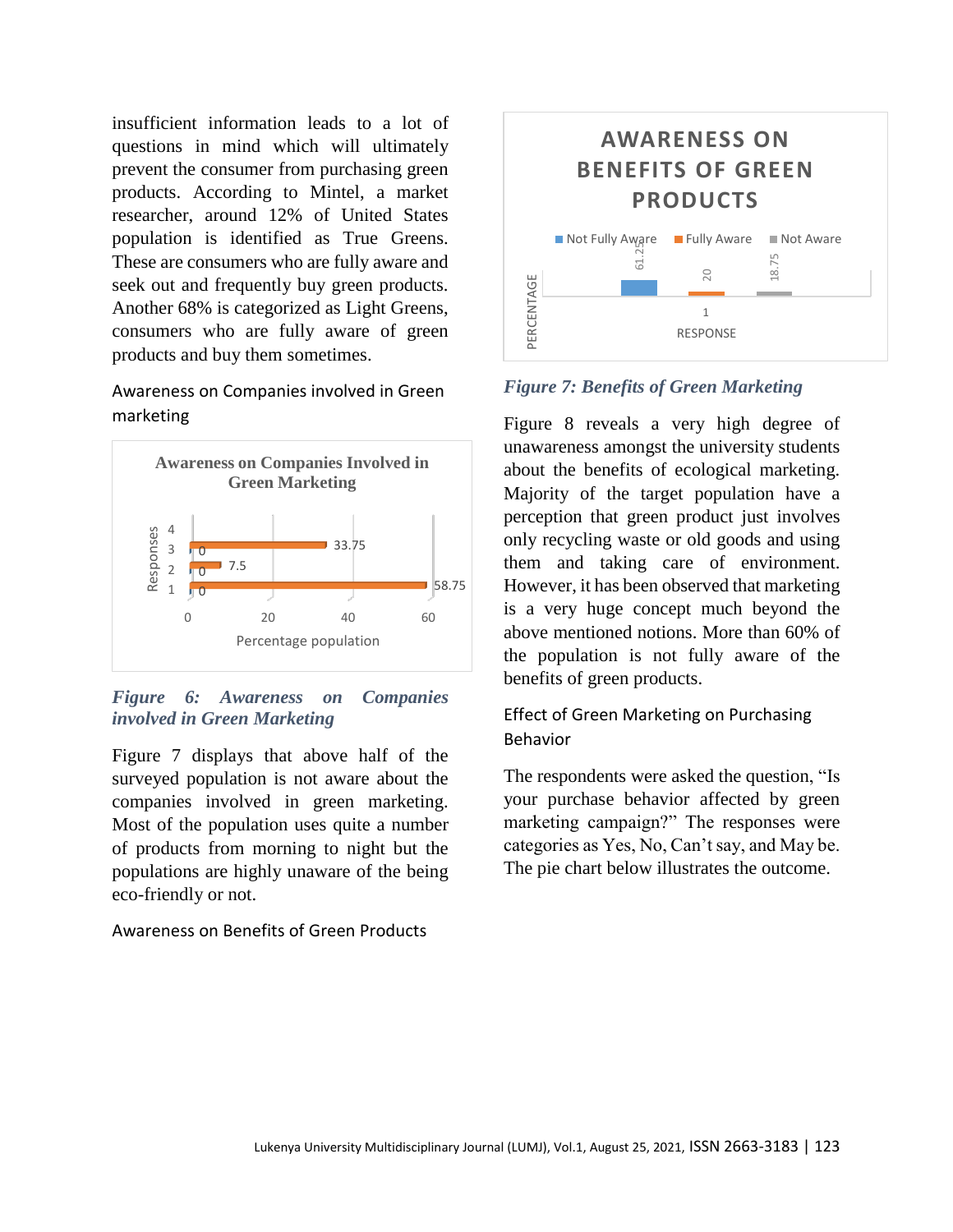

*Figure 8: Effect of Green Marketing on Purchasing Behavior*

About 38% of the respondents got influenced by the campaigns on green marketing by companies. Over 40% of the respondents were unaware about the effect generated on their purchase behavior by the green marketing campaigns by companies.

## Effect of Green Products on Costs

The researcher sought to find out the effect of green products on costs. This was to determine whether green products have unnecessarily higher costs. The results are shown in the pie chart below.



## *Figure 9: Effect of Green Products on Costs*

Nearly 60% of the respondents did not allude to the sentiments that green products unnecessarily had higher costs. This implies

that the majority of the students did not have that perception.

# **5.0 CONCLUSION AND RECOMMENDATIONS**

From the analysis of data presented above, the following findings have been made. Firstly, there was a high degree of unawareness amongst Kenyan University students market group regarding the idea of green marketing, its impacts in society and the benefits. This gross unawareness reveals the need for more environmental campaigns by organizations to be done. This is because unless a person is conscious of the green marketing concept, and its benefits, they cannot reap its benefits. Consequently, the purchase behavior of about 50% of the population surveyed was not influenced by the ecological marketing campaigns of the companies.

Secondly, there is more concern for brand than prices of commodities and ecofriendliness. Majority of the target population was concerned about the value of brand of the product rather than the product's price and its impact on the environment. Additionally, the population that cares for nature (ecofriendliness) would rather go for environmental friendly products than prices. This implies that once the big brands undertake green marketing on a large scale, they can create massive awareness among the university students. In this way, the big brand corporation can encash on this if they give preference to the factors in the order brand > Price > Ease of access/ Eco-friendliness.

The Kenyan Green Market needs to be more vigilant and effective to enhance the shift towards Green Innovation to provide quality,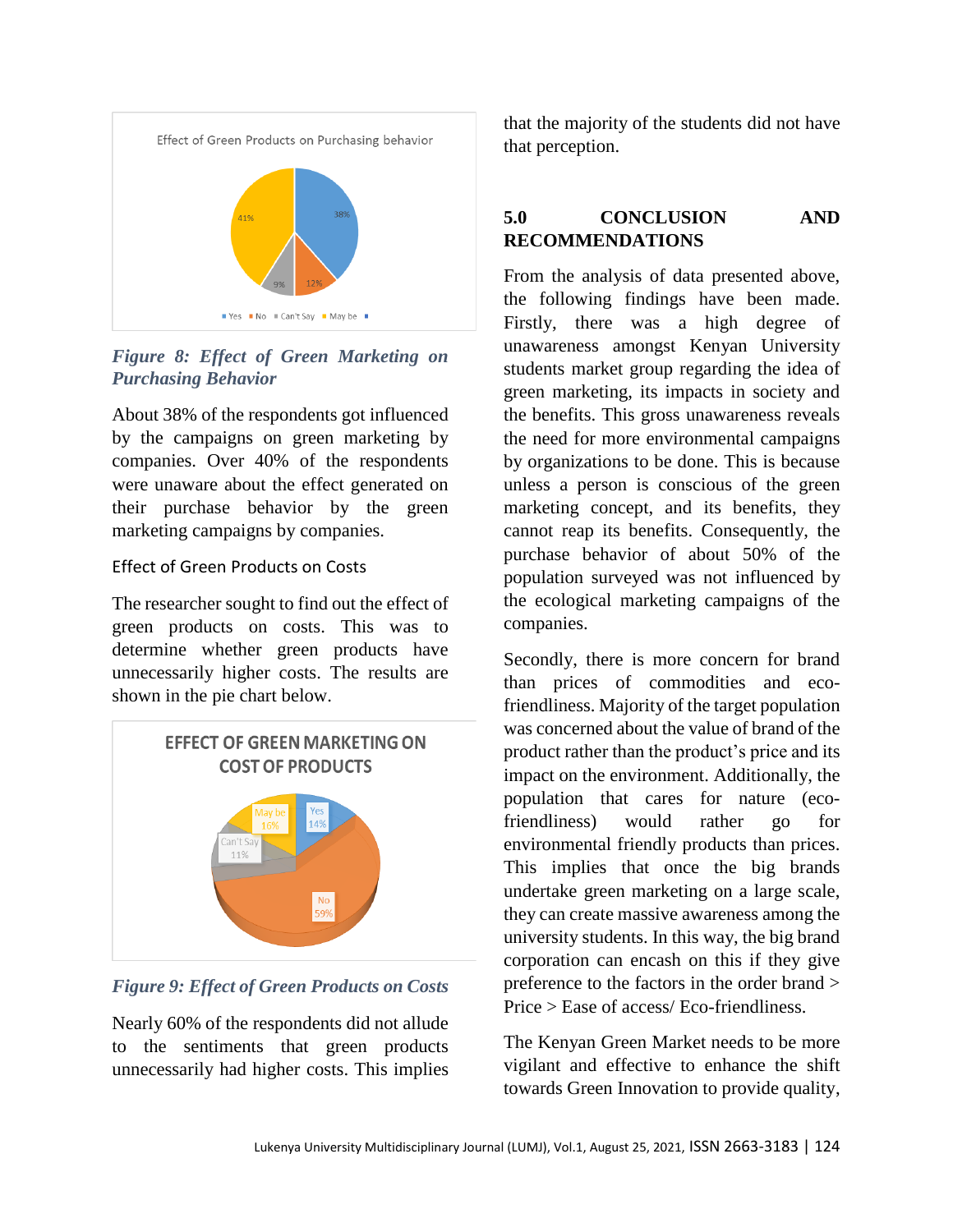green products to improve the wellbeing of the consumer and achieve development.

Lastly, all the students in the 10 universities studied had similar patterns in relation to purchase of eco-friendly products. This shows that students in the same age group demonstrate comparable patterns regardless of their geographic locations and culture.

## **6.0 Acknowledgement**

I would like to express my very great appreciation to Dr. Judith Wafula, Dr. Ali Khamah, and Ms Lilian Muambi for their assistance. I would also like to express my very great appreciation to Ms Alphine Risa for her valuable and constructive support.

#### **References**

- Ajzen, I. (1985). From intentions to actions: A theory of planned of behaviour. In Kuhl J, Beckmann J (eds). Actioncontrol: From Cognition to Behaviour. Springer: Heidelberg; 11- 39.
- Ajzen, I. (1991). The theory of planned behavior. Organizational Behavior and Human Decision Processes, 50(2), 179-211.
- Ajzen, I., & Fishbein, M. (1980). Understanding attitudes and predicting behavior. Englewood Cliffs: NJ: Prentice-Hall Inc.
- Albers-Miller, N., & Stafford, M. (1999). An international analysis of emotional and rational appeals in services vs. goods advertising. Journal of Consumer Marketing, 16(1), 42-57.
- Bamberg, S., & Möser, G. (2007). Twenty years after hines, Hungerford, and tomera: A new meta-analysis of

psycho-social determinants of proenvironmental behaviour. Journal of Environmental Psychology, 27(1), 14-25.

- Barkemeyer, R., Holt, D., Preuss, L., & Tsang, S. (2014). What happened to the 'development'in sustainable development? Business guidelines two decades after Brundtland.Sustainable Development, 22(1), 15-32.
- Buhrmester, M., Kwang, T., & Gosling, S. (2011). Amazon's Mechanical Turk: A new source of inexpensive, yet high-quality, data?. Perspectives on Psychological Science, 6(1), 3-5.
- Calder, B., & Gruder, C. (1989). Emotional advertising appeals.In Cafferata, P. and Tybout, A.M. (Eds), Cognitive and Affective Responses to Advertising, Lexington Books, Lexington, MA.
- Carroll, A., & Buchholtz, A. (2012). Business and society: Ethics and stakeholder management. Ohio:South-Western Cengag Learning.
- Chandy, R., Tellis, G., Macinnis, D., & Thaivanich, P. (2001). What to say when: advertising appeals in evolving markets. Journal of Marketing Research, 38(4), 399-414.
- Choi, G., & Parsa, H. (2006). Green practices Ⅱ: Measuring restaurant managers' psychological attributes and their willingness to charge for the green practices. Journal of Foodservice iness Research, 9(4),41-63.
- Chou, C., Chen, K., & Wang, Y. (2012). Green practices in the restaurant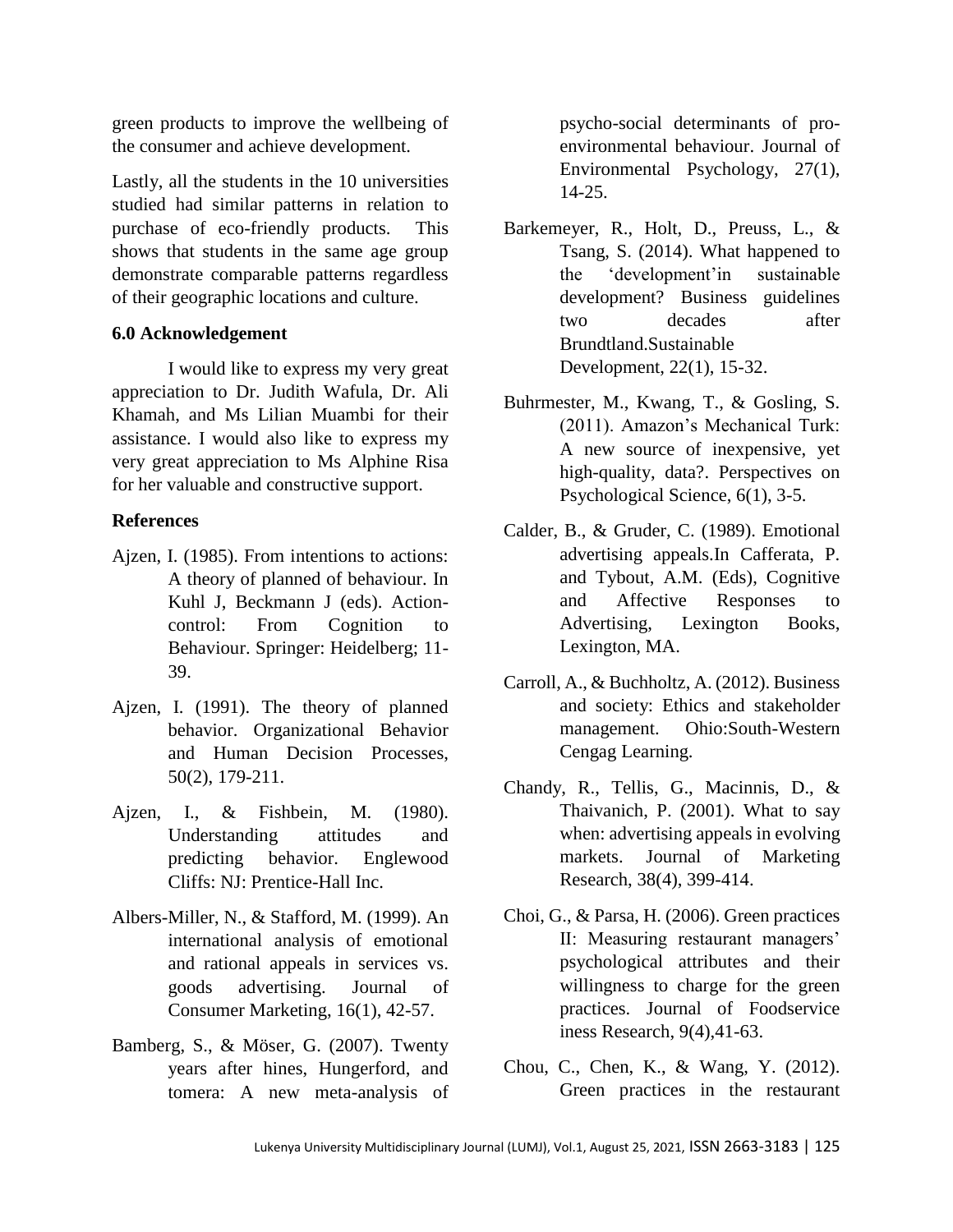industry from an innovation adoption perspective: Evidence from Taiwan. International Journal of Hospitality Management, 31(3), 703-711.

- Cialdini, R. (2003). Crafting normative messages to protect the environment. Current Directions in Psychological Science, 12(4), 105-109.
- Cialdini, R., & Demaine, L. (2006). Managing social norms for persuasive impact. Social Influence, 1(1), 3- 15.66
- Cialdini, R., Kallgren, C., & Reno, R. (1991). A focus theory of normative conduct: A theoretical refinement and reevaluation of the role of norms in human behavior. Advances in Experimental Social Psychology, 24, 201-234.
- Cutler, D., & Javalgi, R. (1993). Analysis of print Ad Features: Services vs. products. Journal of Advertising Research, 33(2), 62-69.
- Dahl, R. (2010). Greenwashing: Do you know you're buying?. Environmental HealthPerspectives, 118(6), A246 A252.
- Dangelico, R., & Vocalelli, D. (2017). "Green Marketing": An analysis of definitions, strategy steps, and tools through a systematic review of the literature. Journal of Cleaner Production, 165, 1263-1279.
- Davis, J. (1993). Strategies for environmental advertising. Journal of Consumer Marketing, 10(2), 19-36.
- De Groot, J., & Steg, L. (2007). Value orientations and environmental beliefs in five countries: Validity of

an instrument to measure egoistic, altruistic and biospheric value orientations. Journal of Cross-Cultural Psychology, 38(3), 318-332.

- De Leeuw, A., Valois, P., Ajzen, I., & Schmidt, P. (2015). Using the theory of planned behavior to identify key beliefs underlying pro-environmental behavior in high-school students: Implications for educational interventions. Journal of Environmental Psychology, 42, 128 138.
- Decrop, A. (2007). The influence of message format on the effectiveness of print advertisements for tourism destinations. International Journal of Advertising, 26(4), 505-525.
- Dens, N., & De Pelsmacker, P. (2010). Consumer response to different advertising appeals for new products: The moderating influence of branding strategy and product category involvement. Journal of Brand Management, 18(1), 50-65.
- Diedring, K. (2008). Framing environmental messages: Examining audience response to humor, shock, and emotional treatments (Master's thesis, University of South Florida).
- DiPietro, R., Cao, Y., & Partlow, C. (2013). Green practices in upscale foodservice operations: Customer perceptions and purchase intentions. International Journal of Contemporary Hospitality Management, 25(5), 779-796.67
- Do Paco, A., Raposo, M., & Leal Filho, W. (2009). Identifying the green consumer: ASegmentation study.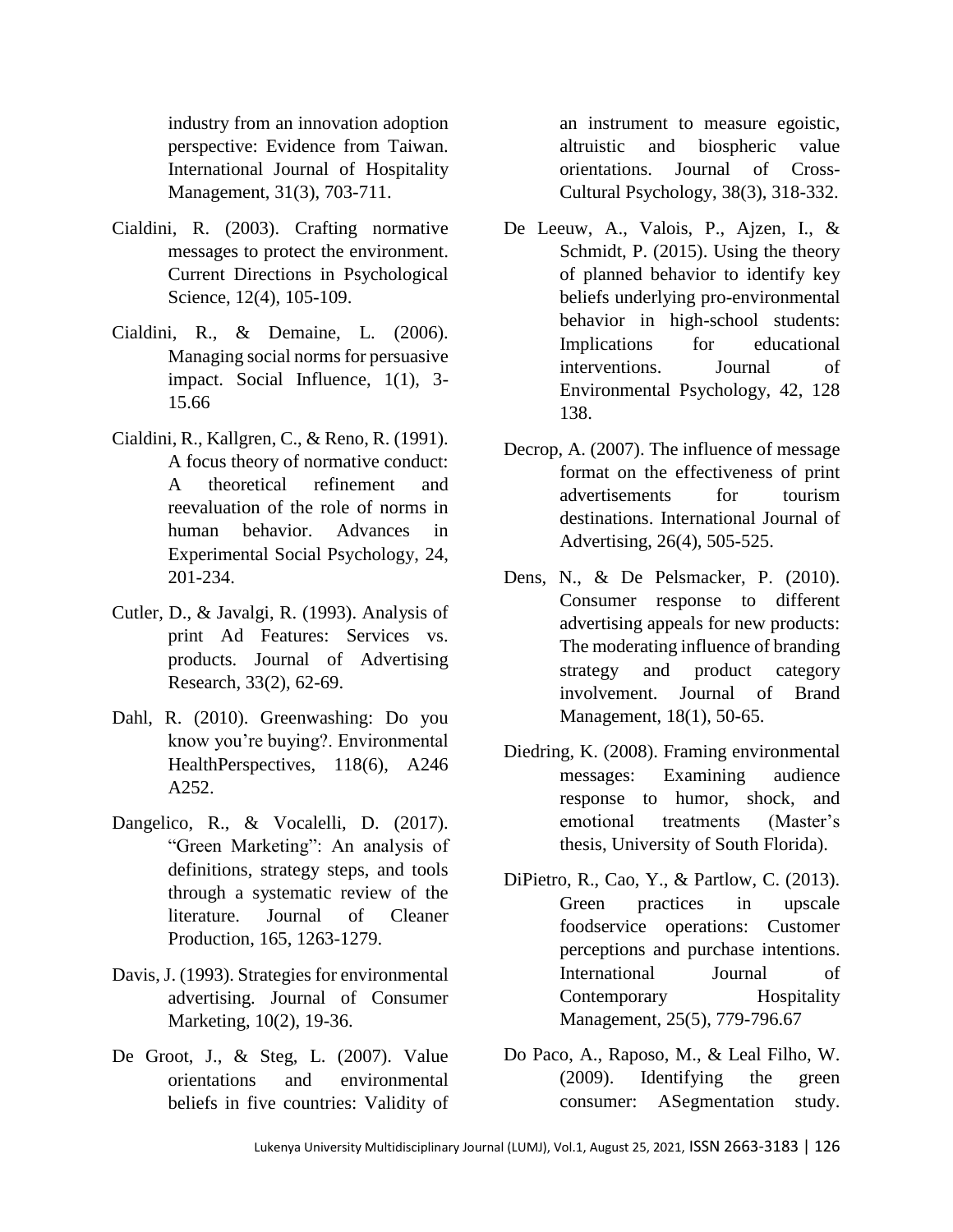Journal of Targeting, Measurement and Analysis for Marketing,17(1), 17- 25.

- Dyllick, T., & Hockerts, K. (2002). Beyond th business case for corporate sustainability. Business strategy and the environment, 11, 130-141.
- Elkington, J. (1998). Partnerships from cannibals with forks: The triple bottom line of 21stcentury business. Environmental Quality Management, 8(1), 37-51.
- Elkington, J. (2004). Enter the triple bottom line. In Henriques, A. and Richardson, J. (Eds), TheTriple Bottom Line: Does it All Add up?. Earthscan, London,
- Feniger, S. (2015). Are you keeping up with current restaurant industry shifts toward sustainability? Retrieved from:http://conserve.restaurant.org/C ommunity/Videos.
- Font, X., Elgammal, I., & Lamond, I. (2017). Greenhushing: The deliberate under Communicating of sustainability practices by tourism businesses. Journal of Sustainable Tourism, 25(7), 1007-1023.
- Franca, C., Broman, G., Robert, K., Basile, G., &Trygg, L. (2017). An approach to business model innovation and design for strategic sustainable development. Journal of Cleaner Production, 140(1), 155-166.
- Gheorghiu, P., Vidrascu, P., & Niculescu, M. (2013). The development of the ecomarketing, green performance and corporate responsibility in a

competitive economy. Quality (Supplement), 373-377.

- Ghosh, M. (2011). Green marketing- A changing concept in changing time. BVIMR Management Edge, 4(1), 82- 92.
- Goodland, R. (1995). The concept of environmental sustainability. Annual Review of Ecology and Systematic, 26, 1-24.
- Haanpää, L. (2007). Consumers' green commitment: Indication of a postmodern lifestyle. International Journal of Consumer Studies, 31(5), 478-486.
- Han, H. (2014). The norm activation model an theory-broadening: Individuals' decision making on environmentallyresponsible convention attendance. Journal of Environmental Psychology, 40, 462-471.
- Han, H., & Hwang, J. (2017). What motivates delegates' conservation behaviors while attending a convention?. Journal of Travel & Marketing, 34(1), 82-98.
- Han, H., & Yoon, H. (2015). Customer retention in the eco-friendly hotel sector: Examining the diverse processes of post-purchase decisionmaking. Journal of Sustainable Tourism, 23(7), 1095-1113.
- Hartmann, B., Wiertz, C., & Arnould, E. (2015). Exploring consumptive moments of valuecreating practice in online community. Psychology & Marketing, 32(3), 319-340.
- IUCN, UNEP, WWF (International Union for the Conservation of Nature and